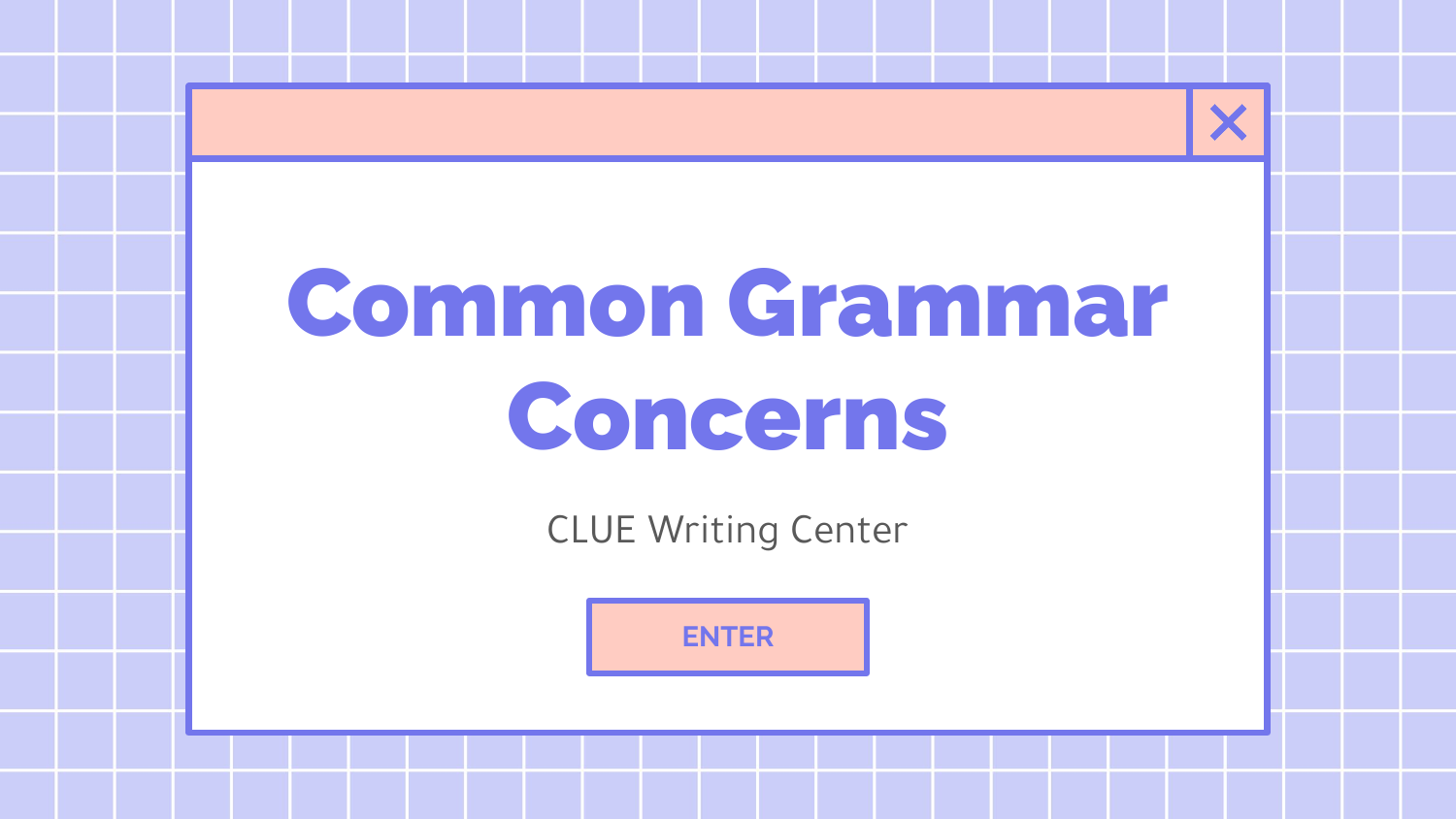## Disclaimer!

X

**[01](#page-3-0)**

 $\equiv$ 

an di

**[02](#)**

**[03](#)**

**[04](#)**

This is not a comprehensive list of all possible grammar mistakes, but mainly that of ones that steadily appear in writing.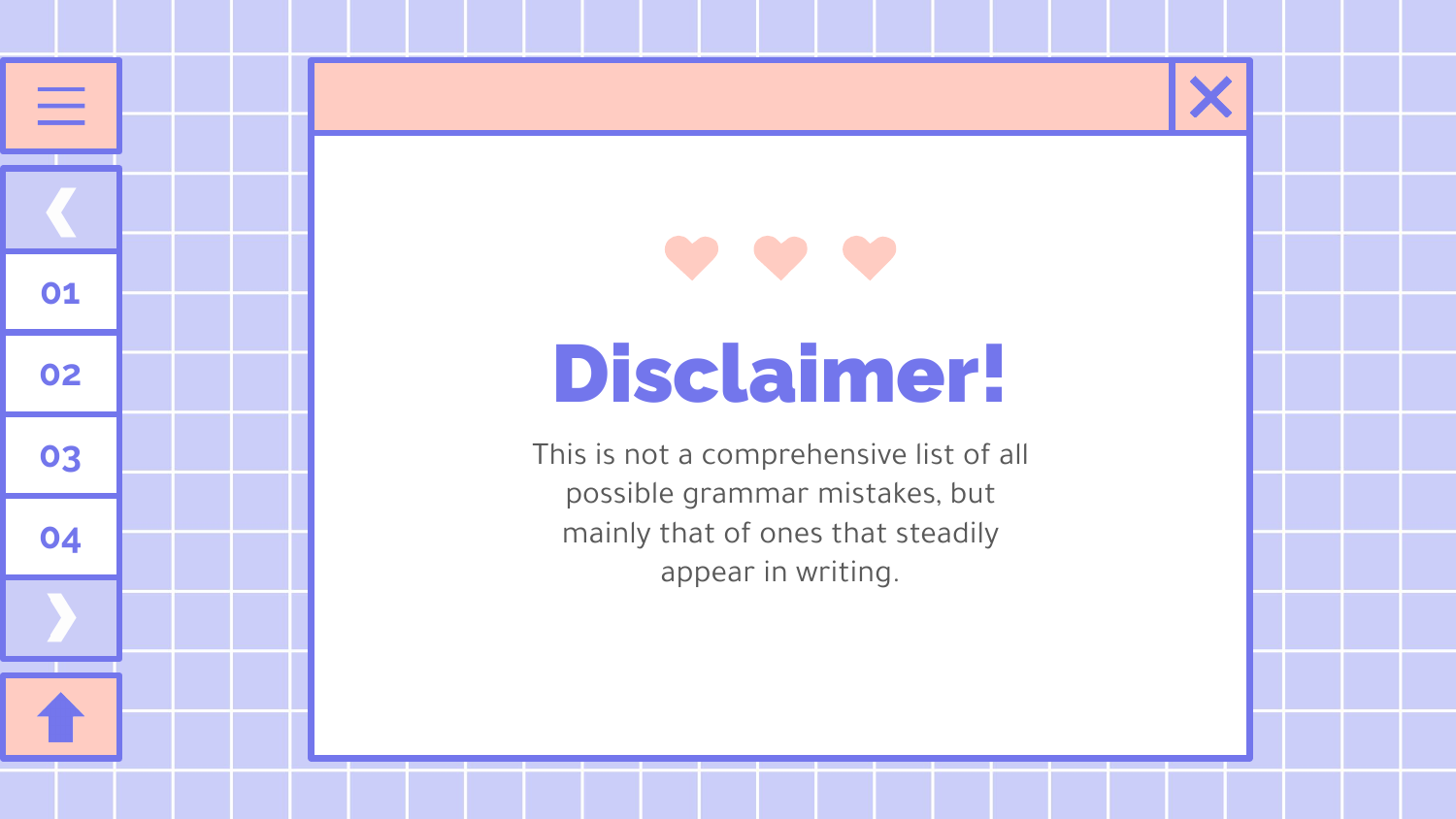<span id="page-2-0"></span>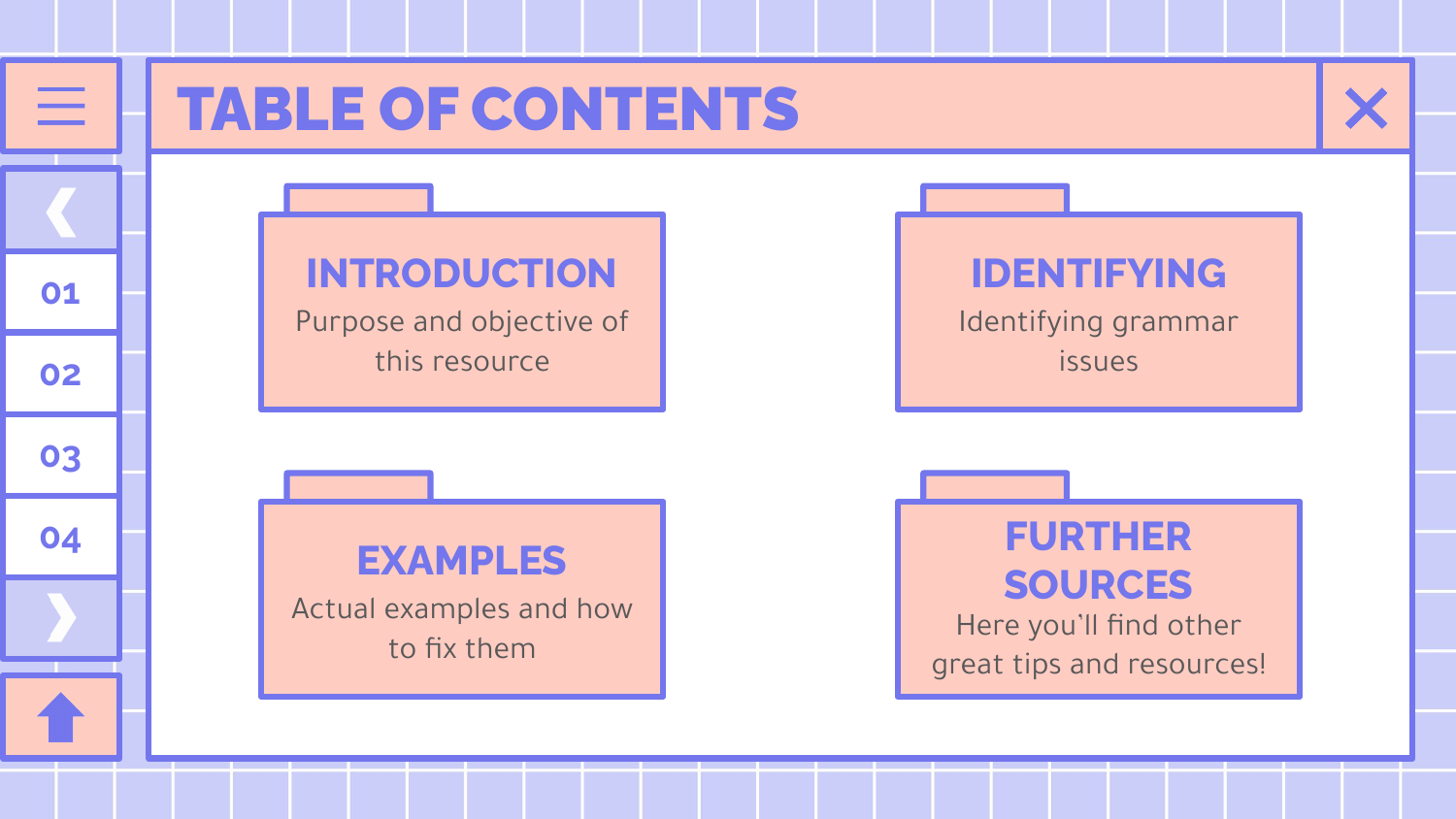<span id="page-3-0"></span>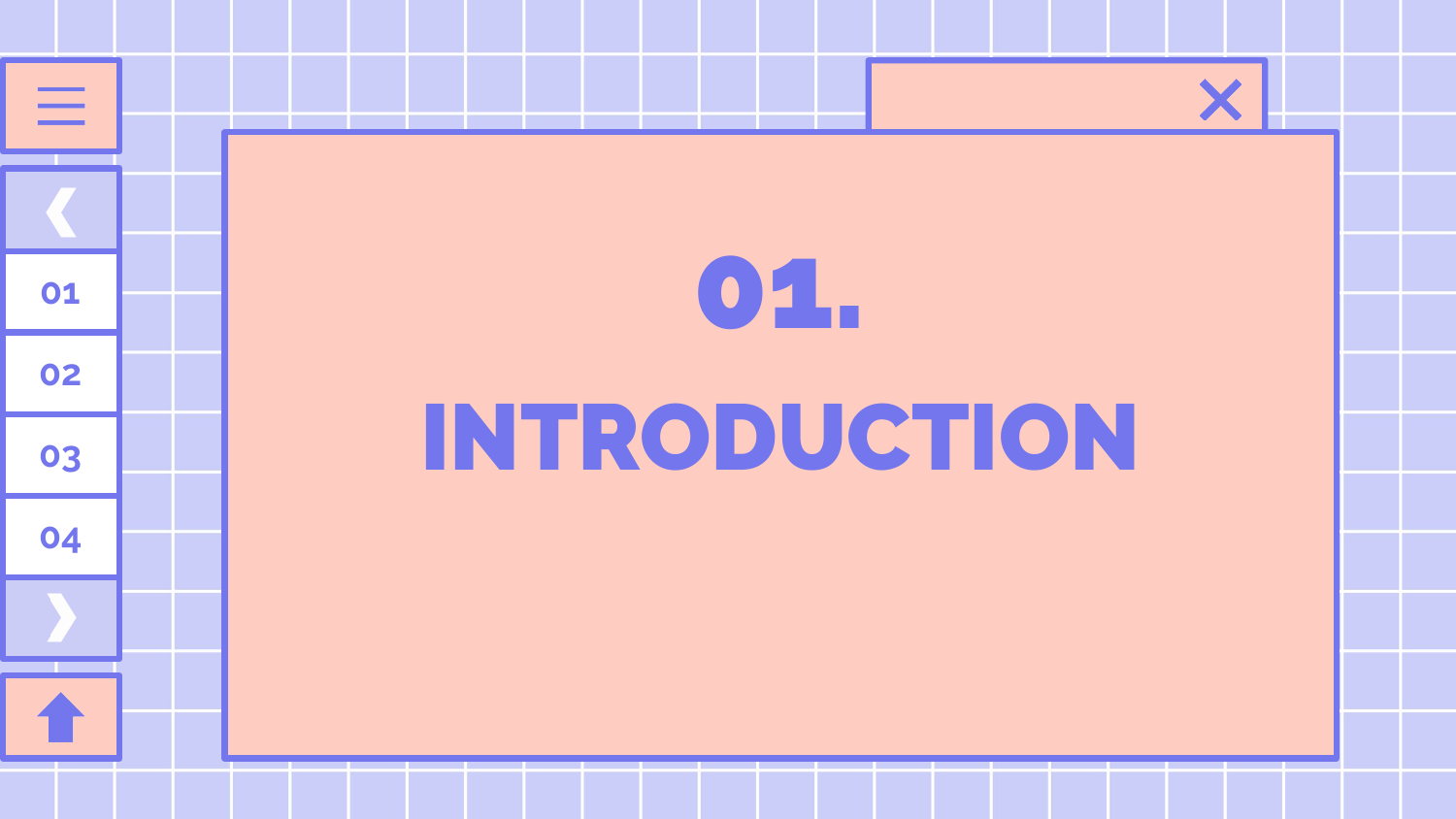### $\mathbf{H} = \mathbf{H}$

**[01](#page-3-0)**

 $\equiv$ 

**[02](#)**

**[03](#)**

**[04](#)**

The main point of this resource is not to say what is wrong or what is right in grammar, but rather to help you identify recurring grammar issues within your own writing.

**—OBJECTIVE**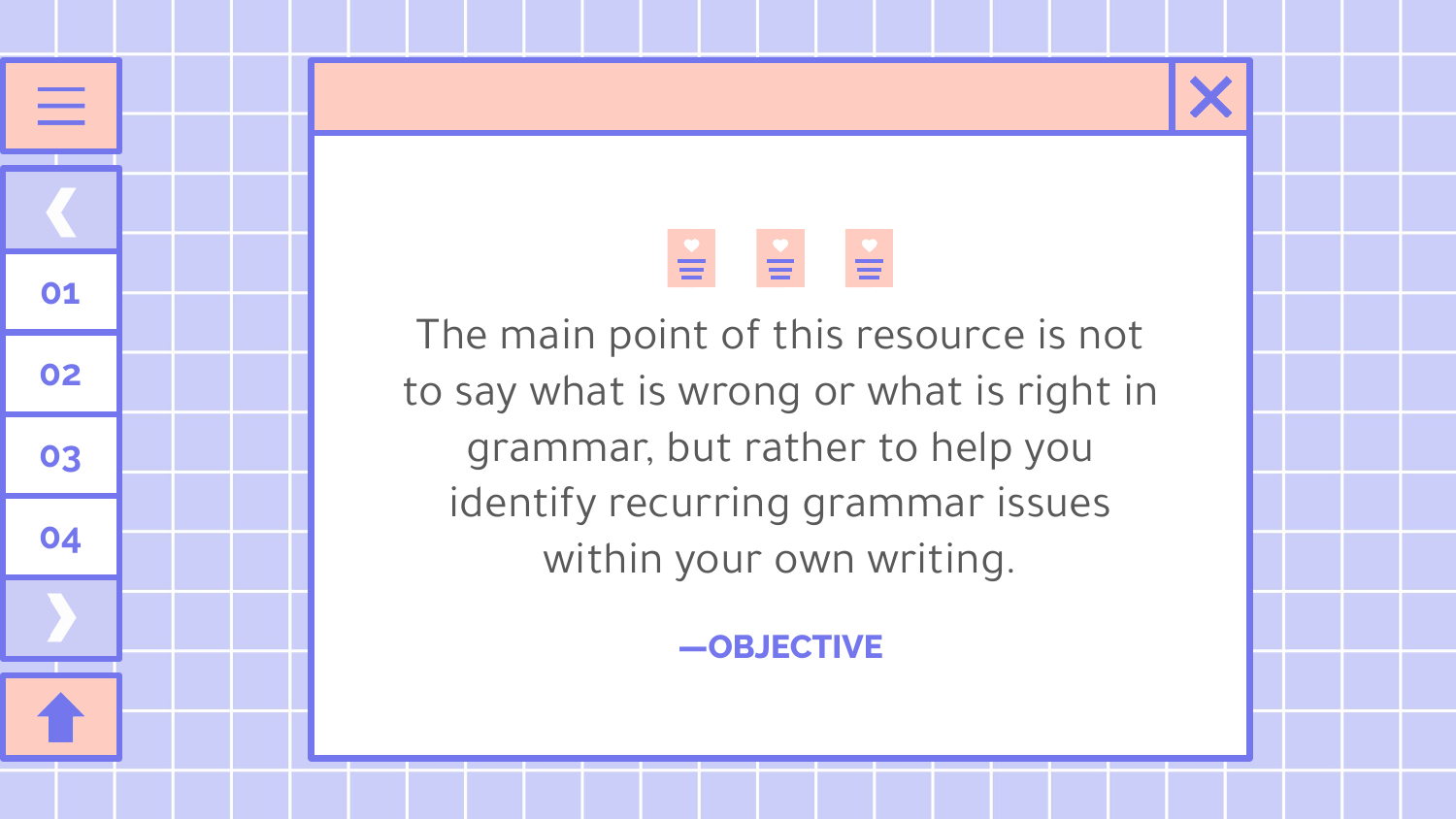# Grammar can be stressful!

**[01](#page-3-0)**

 $\equiv$ 

**[02](#)**

**[03](#)**

**[04](#)**



These are things that we as tutors also struggle with! Grammar can be confusing and tricky to understand, hopefully this can be a resource to help those concerns you may have with it!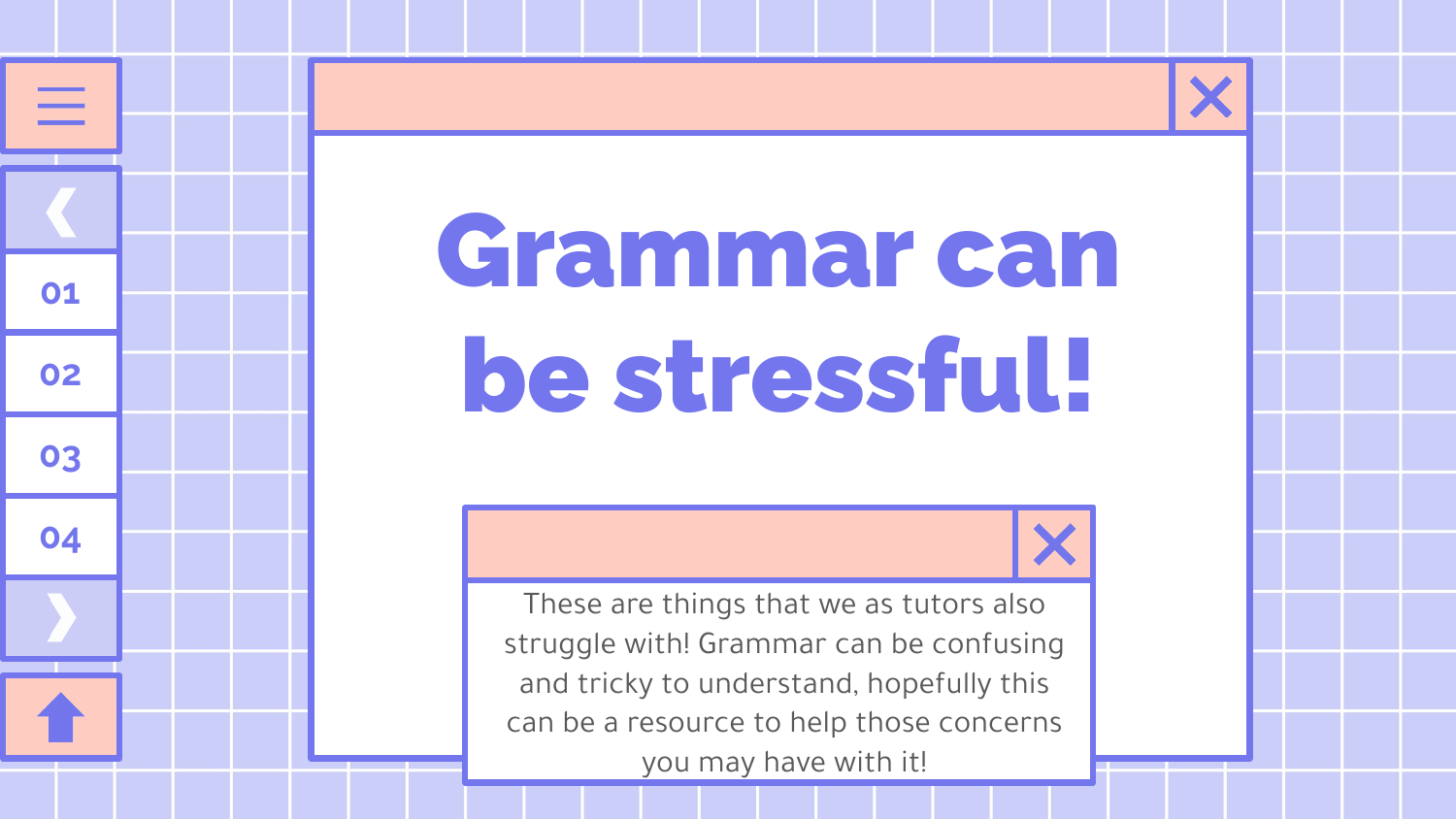# IDENTIFYING 02. **[01](#page-3-0)**

**[02](#)**

<span id="page-6-0"></span> $\equiv$ 

┳

**[03](#)**

**[04](#)**

Giving a name and definition to common grammar issues that are seen in writing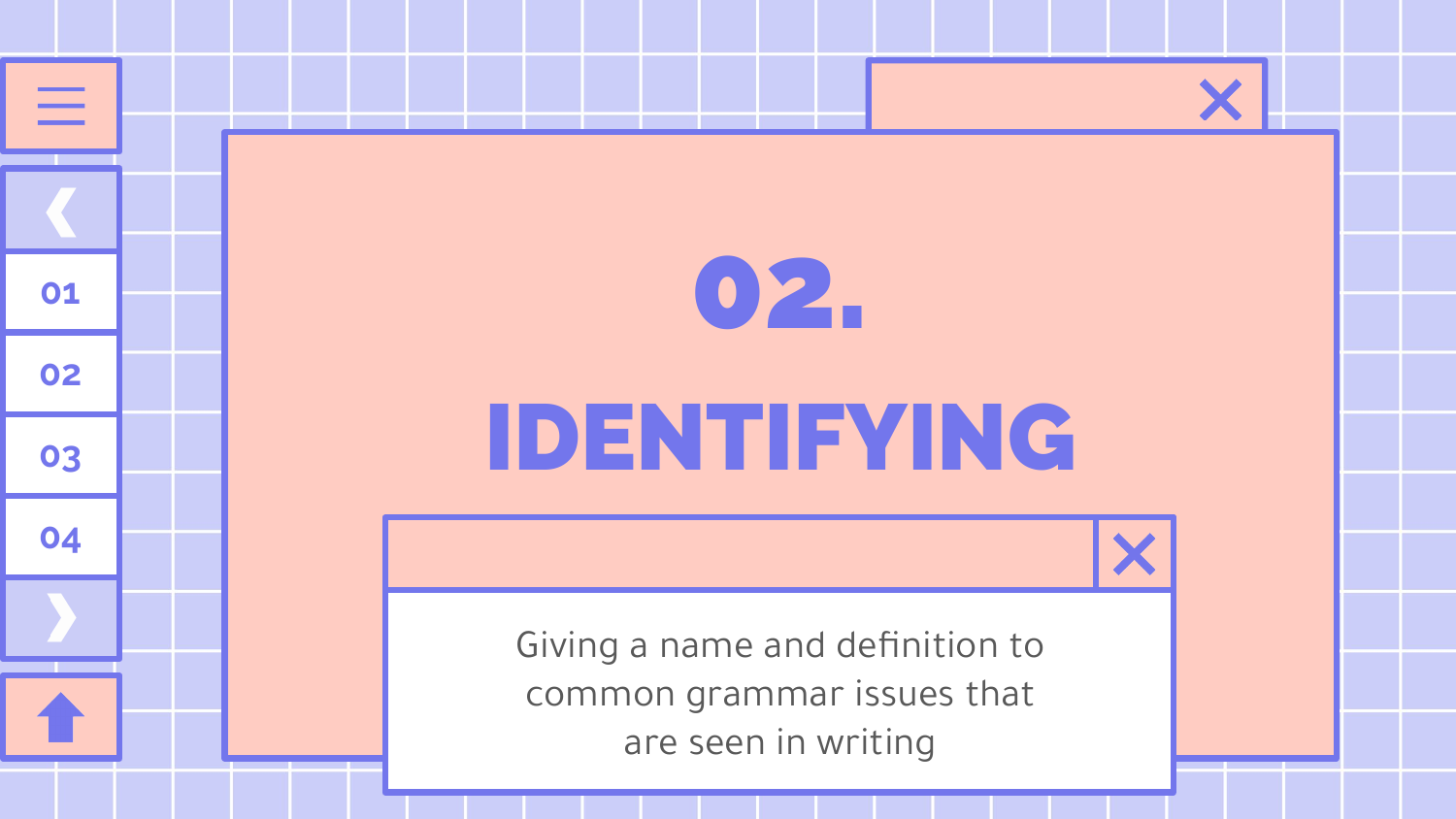

### **Definitions**

**Sentence Fragments** 

Incomplete sentences that lack a complete verb, subject, or both - oftentimes sentence fragments depend on the preceding or proceeding sentence to make sense

> **Excessive Usage of Commas**

Using commas where they aren't necessary - oftentimes used within the same idea or clause

#### **Run on Sentences**

When two main clauses have no punctuation - there is no break between ideas

#### **Subject-Verb Agreement**

When writing, the subject and verb must be in agreement - if the subject is plural, the verb must also be plural

#### **Sentence Structure**

Words are left out or an extra word is added; word order is incorrect; or clauses that don't belong together are punctuated as one sentence.

#### **Verb Tense**

When incorrect time is used within writing - a past verb with one in present tense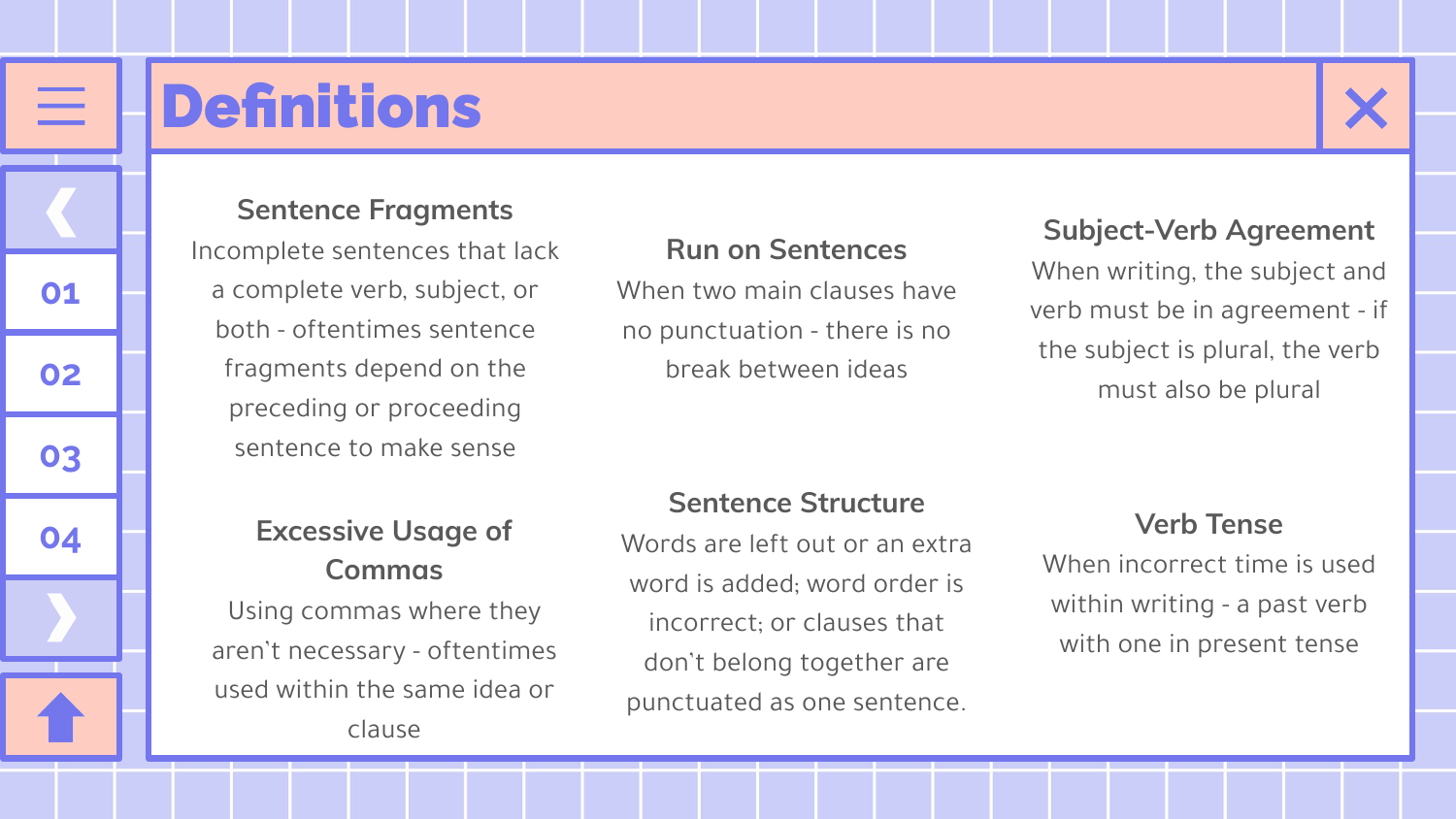<span id="page-8-0"></span>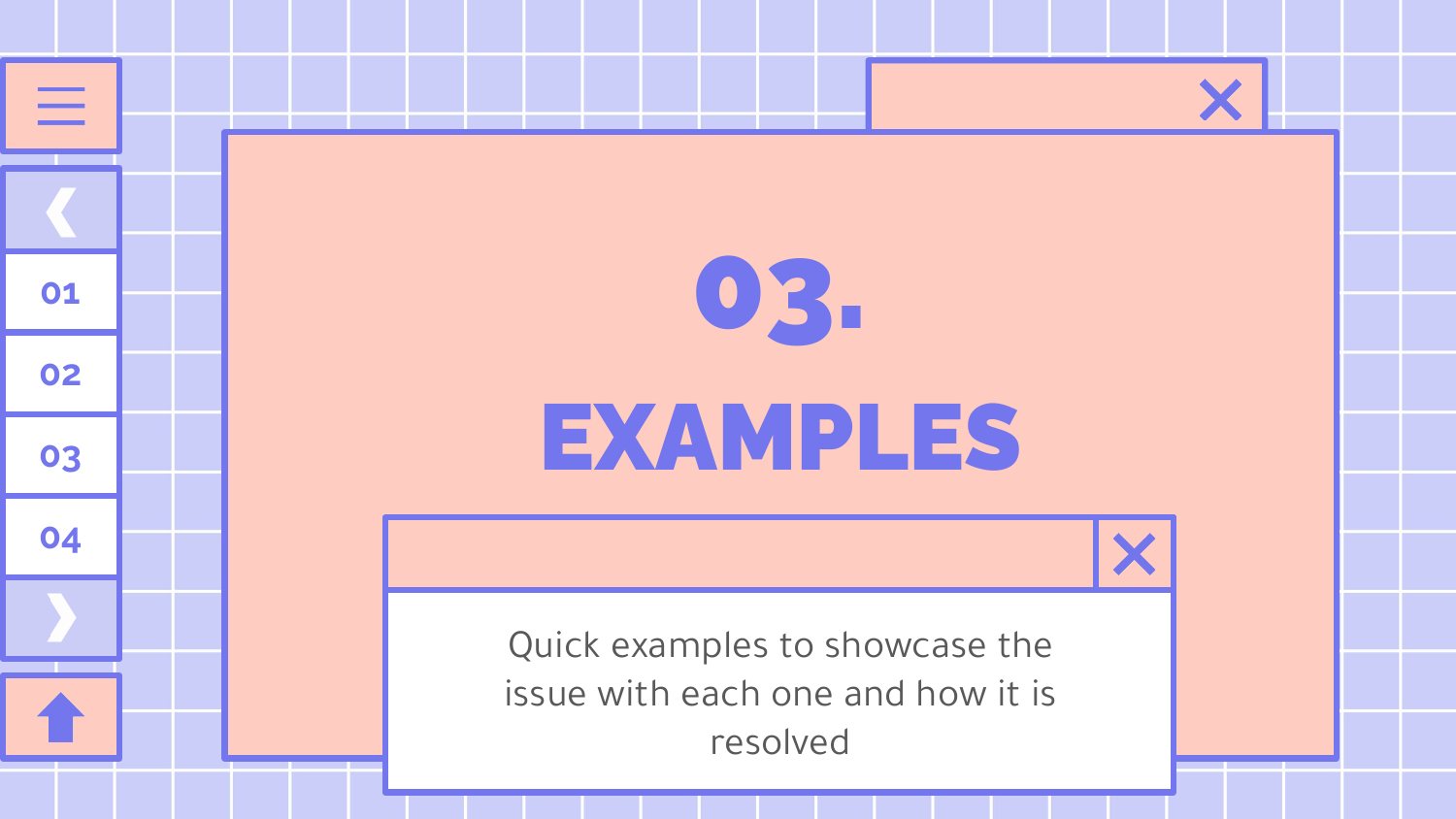

### QUICK EXAMPLES

- 1. He gave his mother and extravagant gift gift after the argument. **In spite of everything.**
- 2. **In spite of everything,** he gave his mother an extravagant gift after the argument.

### SENTENCE FRAGMENTS  $\mathbf{X}$  **RUN ON SENTENCES**  $\mathbf{X}$  **SUBJECT-VERB**

- 1. She tried to sneak out of the house her mother saw her leaving.
- 2. She tried to sneak out of the house, **but** her mother saw her leaving.

### **AGREEMENT**

- 1. An important part of my life **have** been the people who stood by me.
- 2. An important part of my life **has** been the people who stood by me.

**First sentence is incorrect and second sentence is corrected. Words in bold are additions to make sentence grammatically correct**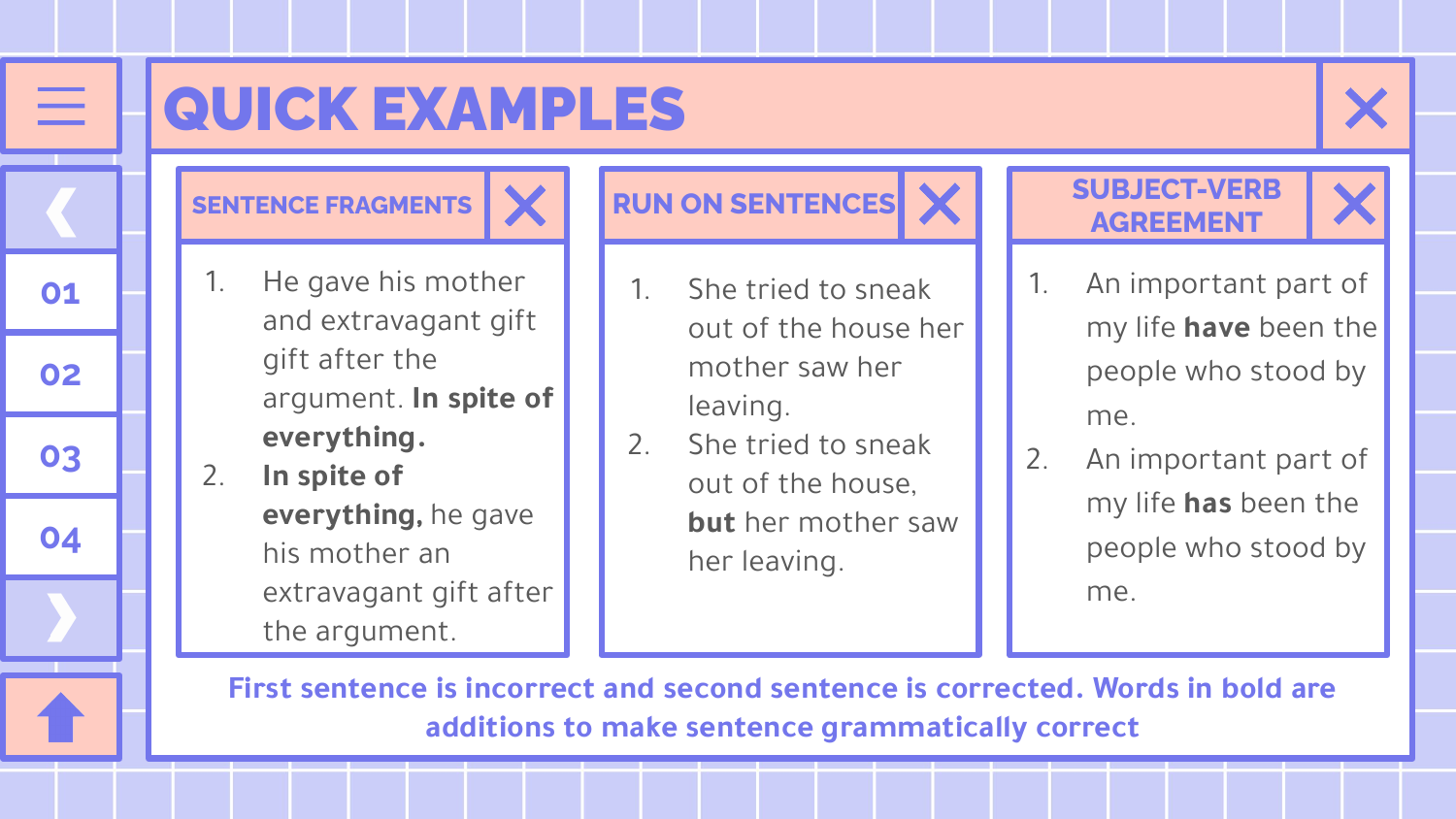

- 
- 1. I **was** working on my paper since 6:00 A.M.
- 2. I **have been** working on my paper since 6:00 A.M.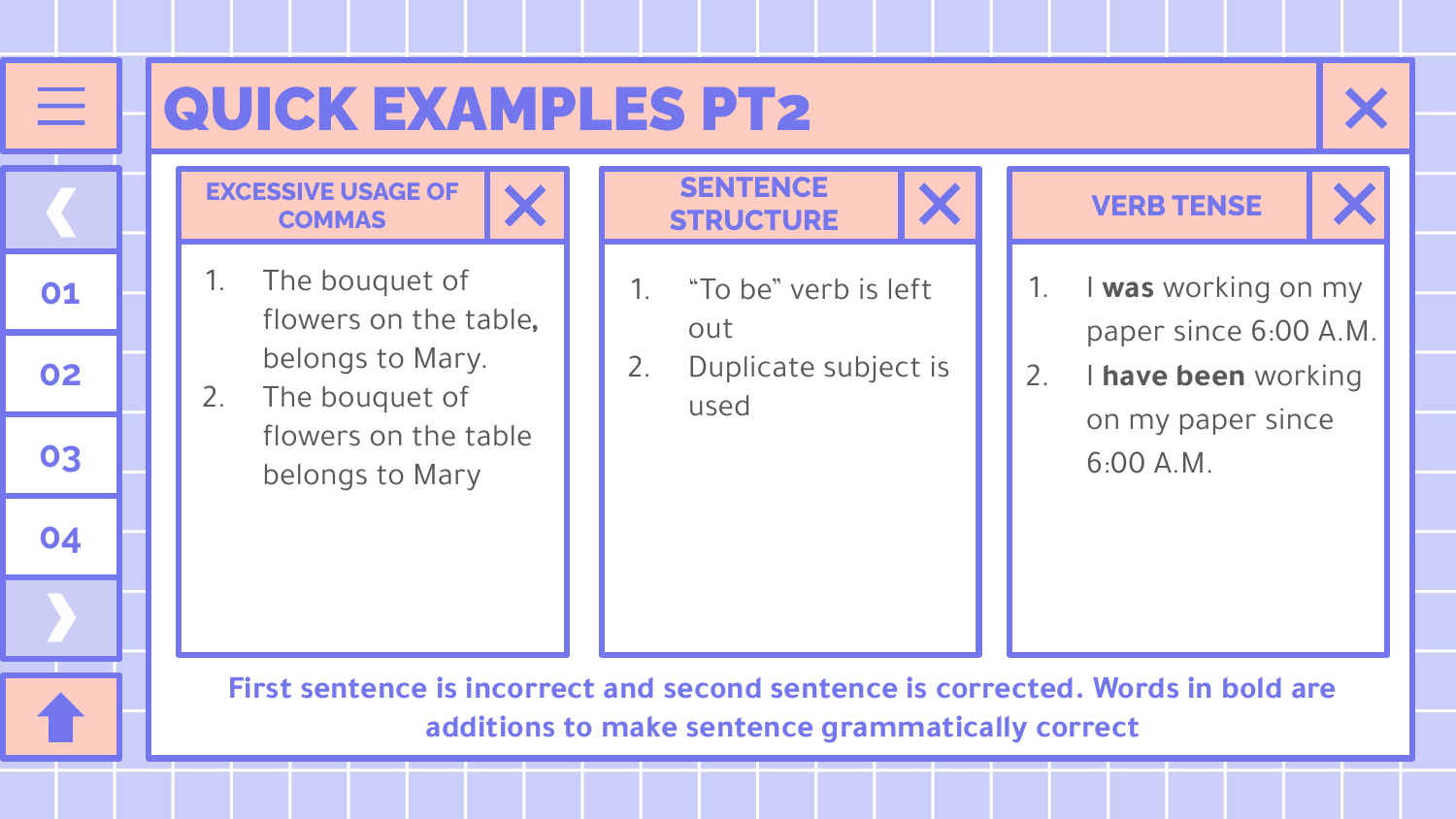# FURTHER SOURCES More resources and also helpful tips! [01](#page-3-0). **04.**

**[02](#)**

<span id="page-11-0"></span> $\equiv$ 

┳

**[03](#)**

**[04](#)**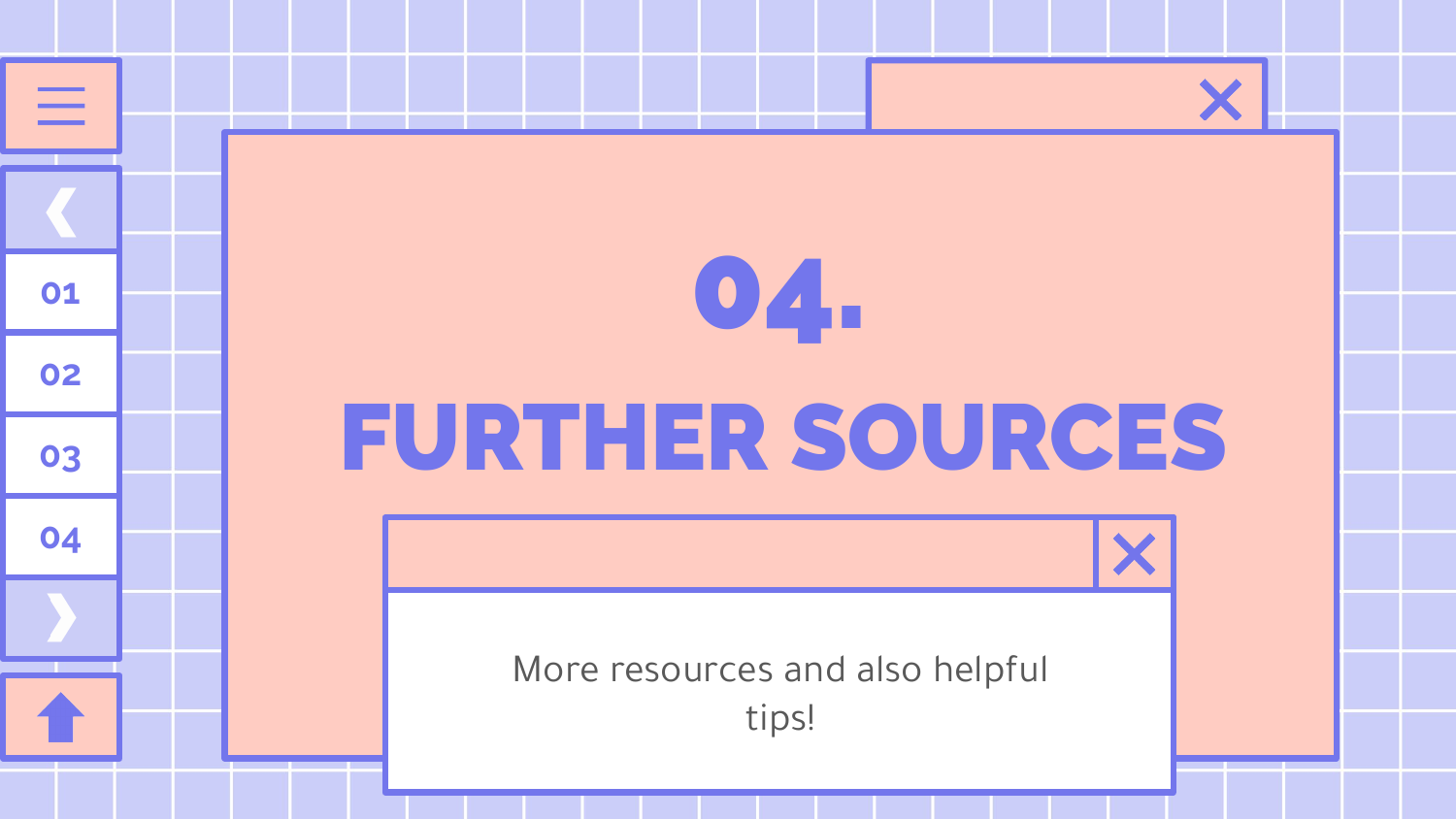

### TIPS

**READING** X

Reading for fun can be really helpful in getting used to different writing styles and for helping you develop your own writing as well! It can also be helpful to get used to what "looks right" when it comes to grammar.

**SAT PRACTICE | X | | TUTORING** 

Although it has been awhile since taking the test, the Reading portion is still helpful as it includes a lot of grammar questions and even explanations to go along with it!

For further help feel free to come to tutoring if you feel that you would like extra help with grammar! We'd be happy to help!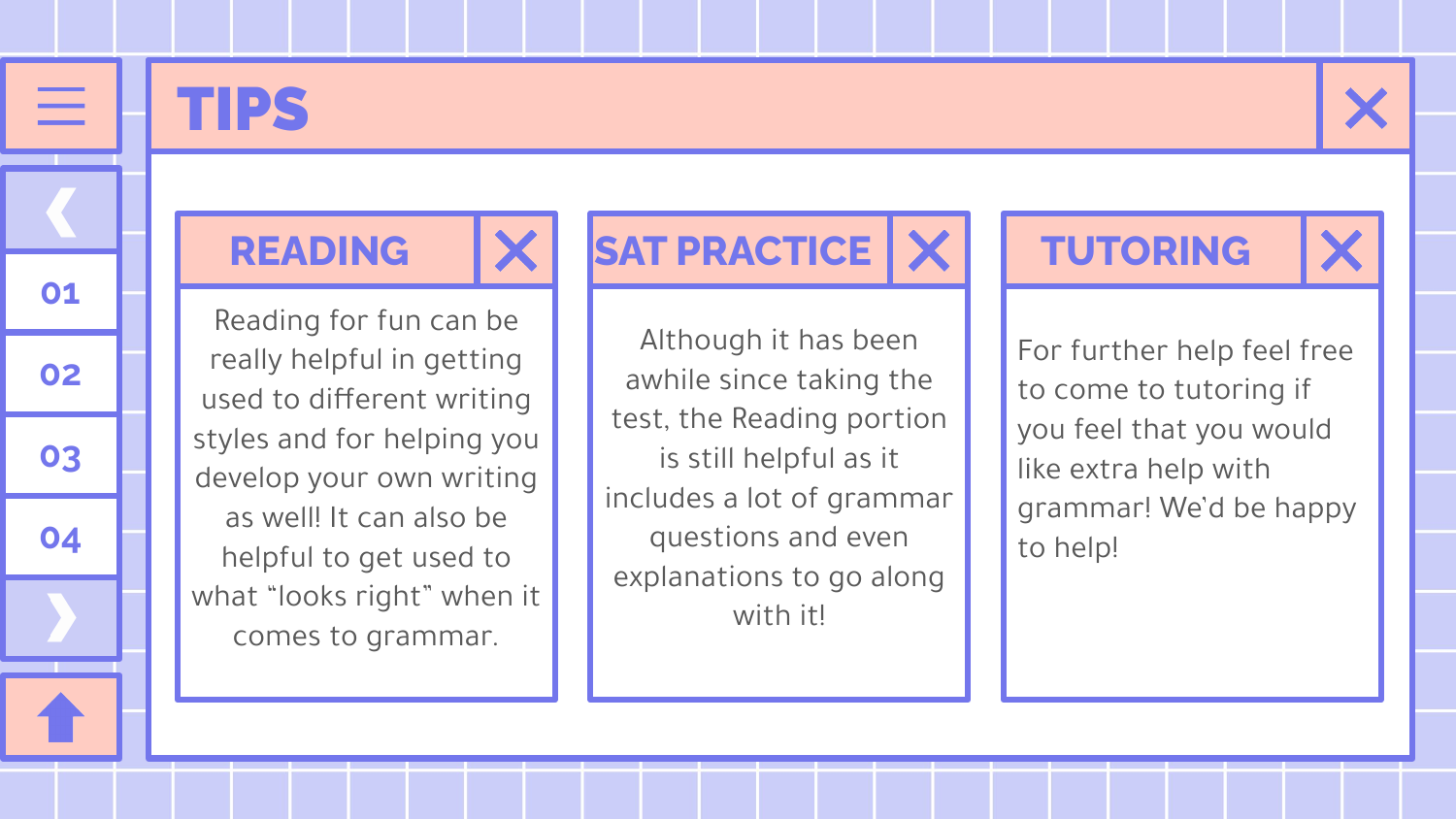### SOURCES USED

**[01](#page-3-0)**

≣

**[02](#)**

**[03](#)**

**[04](#)**

- 1. [https://owl.purdue.edu/writinglab/faculty/documen](https://owl.purdue.edu/writinglab/faculty/documents/Writing_Lab_ESL_Faculty_Guide_2017.pdf) [ts/Writing\\_Lab\\_ESL\\_Faculty\\_Guide\\_2017.pdf](https://owl.purdue.edu/writinglab/faculty/documents/Writing_Lab_ESL_Faculty_Guide_2017.pdf)
	- a. ESL writers: A guide for writing center tutors, Cynthia Linville (2009)
- 2. [https://collegereadiness.collegeboard.org/sample-q](https://collegereadiness.collegeboard.org/sample-questions/writing/2) [uestions/writing/2](https://collegereadiness.collegeboard.org/sample-questions/writing/2)
- 3. <https://authority.pub/common-grammar-mistakes/>